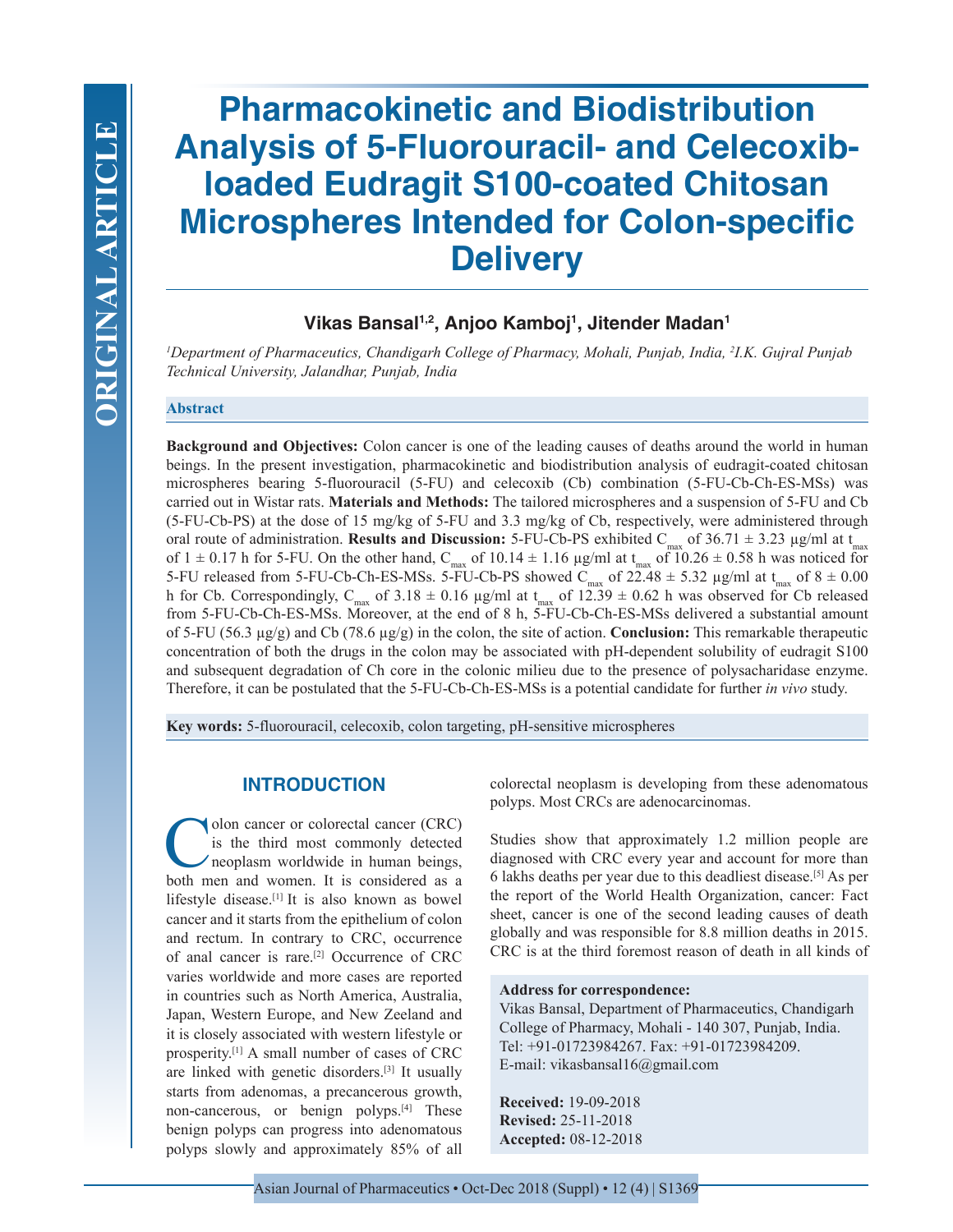cancer after lung and liver cancer followed by stomach and breast cancer. It is responsible for approximately 7.74 lakhs deaths. As per the reports of American cancer society, in 2017, approximately 95,520 recent cases of colon cancer and 39,910 cases of rectal cancer were diagnosed in America Alone. $[6]$ 

5-fluorouracil (5-FU), a synthetic pyrimidine antimetabolite, is the first-line chemotherapeutic agent for the treatment of CRC.[7,8] 5-FU is extensively metabolized in liver and blood by dihydropyrimidine dehydrogenase into dihydroflurouracil. Moreover, 5-FU has invariable oral bioavailability which necessitates the administration of drug as continuous intravenous infusion, to maintain the therapeutic plasma concentration.[9,10] Moreover, continuous intravenous infusion of 5-FU is also associated with serious gastrointestinal, hematological, dermatological, and cardiotoxicity including angina pectoris, myocardial infarction, and arrhythmia.<sup>[11,12]</sup> As a monotherapy, 5-FU has a very poor response rate of 20% as compared to the response rate of 45% when combined with other anticancer drugs.<sup>[9]</sup>

5-FU and its prodrug capecitabine both have cardiotoxic nature, leading to angina pectoris, myocardial infarction, arrhythmias, heart failure, and cardiogenic shock.[11,13] 5-FU also diminishes the heart pump capacity and consequently leads to heart insufficiency due to scattered necrosis with loss of cardiomyocytes. Cardiotoxicity induced by 5-FU may be associated with dose, route of administration, and plan of chemotherapy.[13]

Numerous epidemiological, clinical, and laboratory statistics have manifested the role of nonsteroidal anti-inflammatory drugs in prevention and retardation of gastrointestinal tumor including CRC.[10,14] Moreover, circumstantial evidence supported the potential role of cyclooxygenase-2 (COX-2) in CRC, having increased level of prostaglandins.<sup>[15]</sup> High COX-2 expression is often discerned in 85% of human colorectal adenocarcinomas.[16,17] USFDA established the role of Cb, a selective COX-2 inhibitor in halting the growth and progression of CRC in the patients of familial adenomatous polyposis.[18,19]

A therapeutic combination can potentially more effective in the management of CRC in addition to the reduction of side effects as compared to single-drug therapy. Clinical observations established the possible synergism between Cb and 5-FU to improve the chemotherapy of CRC.[10]

Therefore, we have fabricated eudragit S100 (ES)-coated chitosan microspheres of 5-FU and Cb combination for colon targeting. In the development of site-specific drug delivery system, the polymer plays a key role as it acts as a carrier to transport the drug at the desired site of action. Chitosan (Ch) is a natural polysaccharide made up of copolymers of glucosamine and N-acetyl glucosamine and employed as a core material for the development of microspheres (MSs).

Ch is a biodegradable and biocompatible polymer and widely used in the development of controlled drug delivery system. Ch has good biological properties such as biocompatibility, biodegradability, non-toxicity, and antibacterial characteristics which make it suitable to be employed as a favorable drug carrier for many potential routes of administration. Due to some physicochemical properties of Ch, for example, cationic charge in acidic medium and inter- and intramolecular hydrogen bonding, this natural polymer can be a more promising carrier for the design of various novel drug delivery systems. Chitosan can be used for a variety of purposes such as a coating agent, mucoadhesive agent, gel former, permeation enhancer, and controlled-release matrix. Chitosan is not degraded in the stomach and small intestine, but it is degraded in the colon due to the presence of gut flora, anaerobic bacteria which degrade polysaccharides in the presence of enzyme.[20]

On the other hand, eudragit S100 (ES), a pH-sensitive polymer is used for the coating of microspheres to prevent the release of the therapeutic moiety in upper gastrointestinal tract. It is a copolymer of methacrylic acid and its esters and has a considerable role in pH-dependent site-specific drug delivery. ES releases the drug in the colon as it dissolves in the colonic environment (pH 7.0). In the present investigation, we have reported the pharmacokinetic and biodistribution of 5-FU-Cb-PS as well as 5-FU-Cb-Ch-ES-MSs. Both were introduced separately to rats at the dose of 15 mg/kg of 5-FU and 3.3 mg/kg of Cb, respectively.

## **MATERIALS AND METHODS**

### **Materials**

5-FU (98–99% pure) was purchased from CDH-Laboratory Chemicals, India. Cb was gifted by Cadila Pharmaceutical, Ahmadabad, India. Ch (M.W. 75,000–150,000 Da) and ES were procured from HiMedia Laboratories, Mumbai, India. Acetonitrile and water (HPLC grade) were purchased from Fisher Scientific, Mumbai, India. All other reagents and chemicals used were of analytical grade.

#### *In vivo* **study**

*In vivo* study was executed as per the standard guidelines laid down by CPCSEA, Ministry of Social Justice and Empowerment, Government of India. The Institutional Animal Ethics (IAEC) had approved the study (Protocol No. IAEC/Feb17/19). The *in vivo* study was carried out in male healthy Wistar rats (250–300 g). 48 animals were randomly divided into two groups (comprising 24 in each) which were designated as standard and test. The rats were housed in standard laboratory conditions at an ambient temperature of  $25 \pm 3$ °C and a relative humidity of  $65 \pm 5$ % on a 12:12 h light:dark cycle. The rats were subjected to 12 h fasting before dosing with free access of water.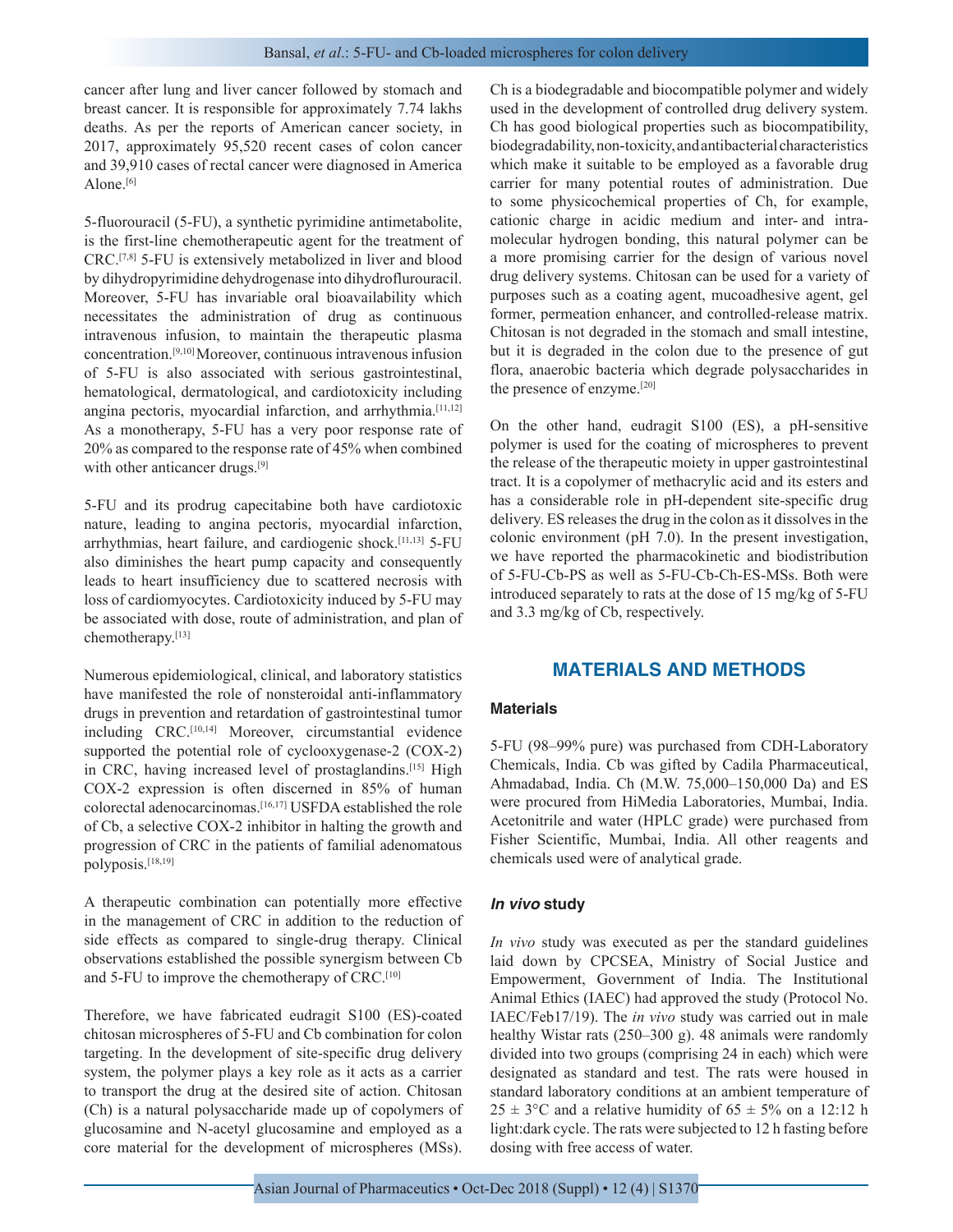#### *Pharmacokinetic and biodistribution analysis*

The first group of rats served as "standard" comprising eight groups of rats  $(n=3)$  was orally administered with 5-FU-Cb-PS of combination of 5-FU (15 mg/kg) and Cb (3.3 mg/kg) prepared in PBS (pH 7.4). The second group, termed as "test," received 5-FU-Cb-Ch-ES-MSs at identical dose.

The blood samples were withdrawn by rupturing the heart of the rat at predetermined time points of sampling, i.e., 0, 0.5, 1, 2, 3, 4, 8, and 24 h. The blood samples were collected in the heparinized tubes and promptly centrifuged at 5000 rpm for 30 min to separate the plasma and subsequently stored at −20°C until further analysis.[21]

Stomach, small intestine, and colon were also isolated from the rat. The luminal contents were separated and weighed. The isolated organs were washed with normal saline solution and longitudinally cut to remove any traces of luminal content. The isolated organs were homogenized with 5 ml of normal saline to prepare tissue suspension. Next 1 ml of tissue suspension was mixed with 5 ml of acetonitrile to precipitate the proteins. Following this, the mixture was vortexed for 30 min to extract the drugs. Furthermore, the mixture was centrifuged at 5000 rpm for 20 min at 4°C. The supernatant was filtered through 0.22 µm membrane filter. A 20 µl of the filtrate was injected into HPLC to determine the 5-FU and Cb content.[22,23]

#### *HPLC determination of 5-FU and Cb*

The quantitative estimation of 5-FU and Cb in rat plasma and different parts of GI tract was performed by HPLC. The system used for this purpose was HPLC ([1220 Infinity LC], Agilent Technologies, Germany) equipped with UV detector and EZ Chrome Elite software. Zorbax eclipse C18 column was used as the stationary phase, whereas the combination of acetonitrile and water (50:50) was used as the mobile phase. The flow rate of 1 ml/min was maintained at which mobile phase was pumped into the column. The detection of the eluents was carried out by UV-vis detector at 260 nm.[12]

## **RESULTS AND DISCUSSION**

Colon targeting through oral route of administration is more convenient as compared to parenteral route of administration in terms of improved therapeutic index, higher bioavailability



**Figure 1:** Pharmacokinetic profile of a combination (5-FU-Cb-PS, 5-FU - 15 mg/kg and Cb - 3.3 mg/kg) and 5-FU-Cb-Ch-ES-MSs in rats following oral administration

Asian Journal of Pharmaceutics • Oct-Dec 2018 (Suppl) • 12 (4) | S1371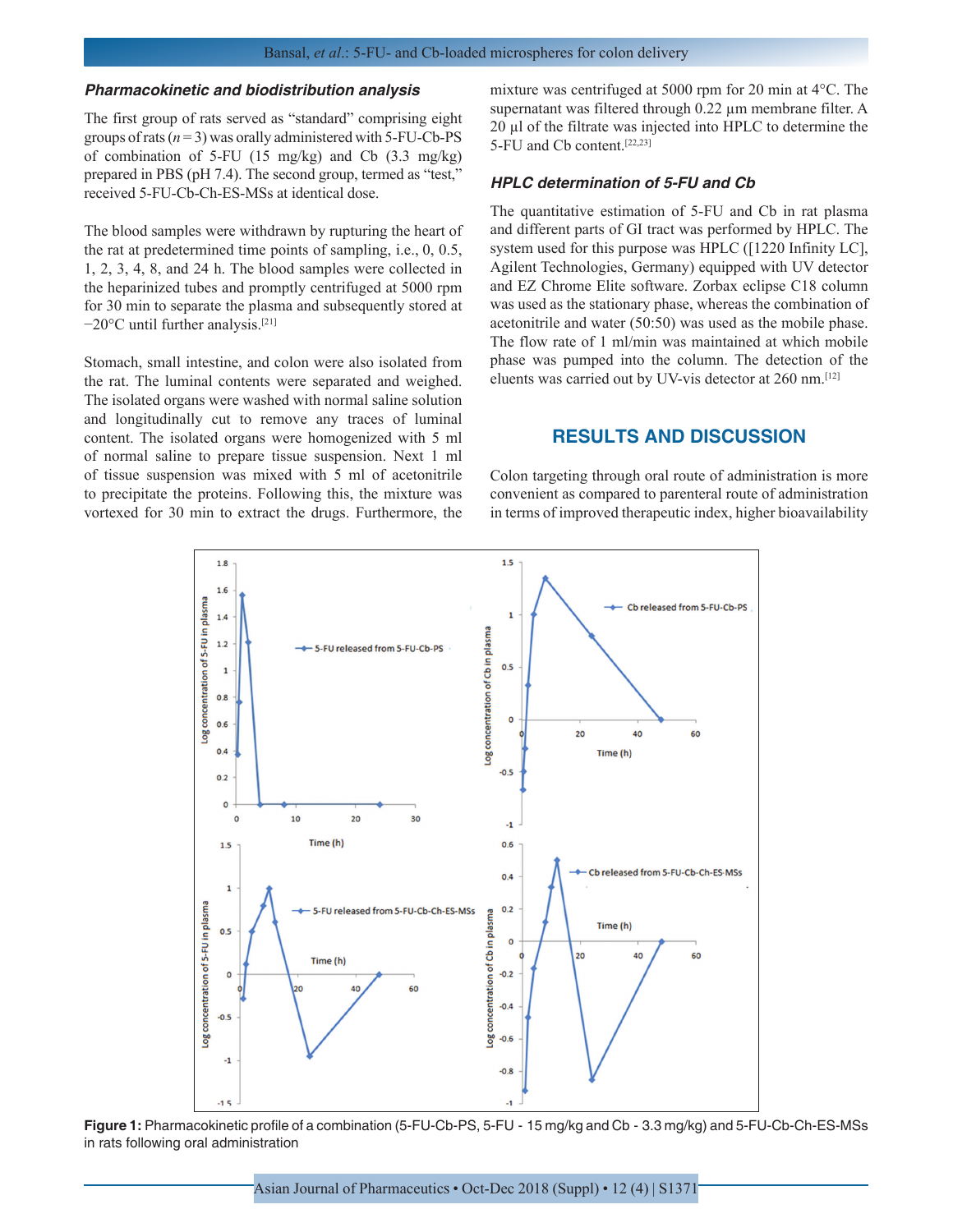at the target site, preferred route of administration, and increase in the quality of life of patients. Pharmacokinetic parameters of 5-FU and Cb, after oral administration of 5-FU-Cb-PS and 5-FU-Cb-Ch-ES-MSs, are presented in Tables 1 and 2, respectively. The plasma concentration-time profile depicted that 5-FU appeared promptly, but a lesser amount of Cb was absorbed in systemic circulation following oral administration of 5-FU-Cb-PS [Figure 1]. The results of non-compartmental pharmacokinetic study indicated that the  $t_{1/2}$  (10.26  $\pm$  0.58 h) and MRT (13.78  $\pm$  1.32 h) of 5-FU released from 5-FU-Cb-Ch-ES-MSs were significantly (unpaired *t*-test,  $P < 0.05$ ) higher as compared to  $t_{1/2}$  (1  $\pm$  0.17 h) and MRT ( $1.72 \pm 0.58$  h) of 5-FU released from 5-FU-Cb-PS. The t<sub>1/2</sub> (16.5  $\pm$  0.87 h) and MRT (21.56  $\pm$  1.42 h) of Cb released from 5-FU-Cb-Ch-ES-MSs were notably increased (unpaired *t*-test,  $P < 0.05$ ) in contrast to t<sub>1/2</sub> (7.7  $\pm$  0.32 h) and MRT  $(14.3 \pm 1.42 \text{ h})$  of Cb released from 5-FU-Cb-PS. The higher  $t_{1/2}$  and MRT of 5-FU and Cb released from tailored microspheres may be credited to unavailability of the 5-FU and Cb in the upper GI tract for absorption, and subsequently, pH dependent targeted delivery in colon. The augmented MRT signifies that the average residence time of 5-FU and Cb loaded in the 5-FU-Cb-Ch-ES-MSs is longer than that of 5-FU-Cb-PS. The study indicated that the drug stays for longer duration in GI tract. The area under the curve  $(AUC_{0-t})$ 

is a key parameter which reflects the extent of absorption of the drug. A significant decrease (unpaired *t*-test,  $P < 0.05$ ) in the AUC<sub>0−t</sub> (8.19 ± 1.25 µg-h/ml) was observed for 5-FU released from 5-FU-Cb-Ch-ES-MSs in comparison to  $AUC_{0-t}$  $(52.32 \pm 3.44 \text{ µg-h/ml})$  of 5-FU released from 5-FU-Cb-PS.

| Table 1: Pharmacokinetic parameters of 5-FU<br>after oral administration of 5-FU-Cb-PS and<br>5-FU-Cb-Ch-ES-MSs in rats |                  |                              |  |  |
|-------------------------------------------------------------------------------------------------------------------------|------------------|------------------------------|--|--|
| <b>Parameters</b>                                                                                                       |                  | 5-FU-Cb-PS 5-FU-Cb-Ch-ES-MSs |  |  |
| $Ke(h^{-1})$                                                                                                            | $1.230 \pm 0.45$ | $0.048 \pm 0.004$            |  |  |
| $t_{\kappa}$ (h)                                                                                                        | $0.56 + 0.31$    | $14.23 \pm 0.17$             |  |  |
| $C_{\text{max}}$ (µg/ml)                                                                                                | $36.71 \pm 3.23$ | $10.14 \pm 1.16$             |  |  |
| $T_{max}$ (h)                                                                                                           | $1 \pm 0.17$     | $10.26 \pm 0.58$             |  |  |
| $AUC_{0-t}$ (µg-h/mL)                                                                                                   | $52.32 \pm 3.44$ | $8.19 \pm 1.25$              |  |  |
| $AUC_{0-\infty}$ (µg-h/mL)                                                                                              | $57.62 \pm 4.32$ | $8.45 \pm 1.78$              |  |  |
| MRT (h)                                                                                                                 | $1.72 \pm 0.58$  | $13.78 \pm 1.32$             |  |  |

5-FU: 5-Fluorouracil, 5-FU-Cb-PS: 5-FU and Cb suspension, 5-FU-Cb-Ch-ES-MSs: Eudragit-coated chitosan microspheres loading 5-FU and Cb combination, Ke: Elimination rate constant,  $\mathsf{t}_\varkappa$ : Half-life,  $\mathsf{C}_{\mathsf{max}}$ : Peak plasma concentration,  $\mathsf{T}_{\mathsf{max}}$ : Time taken to reach the maximum concentration,  $\mathsf{AUC}_{0\cdot t}$ : Area under the curve up to last sampling point,  $\mathsf{AUC}_{0-\infty}$ : Area under the curve infinity, MRT: Mean residence time



**Figure 2:** Biodistribution profile of a combination (5-FU-Cb-PS, 5-FU - 15 mg/kg and Cb - 3.3 mg/kg) and 5-FU-Cb-Ch-ES-MSs in rats following oral administration

Asian Journal of Pharmaceutics • Oct-Dec 2018 (Suppl) • 12 (4) | S1372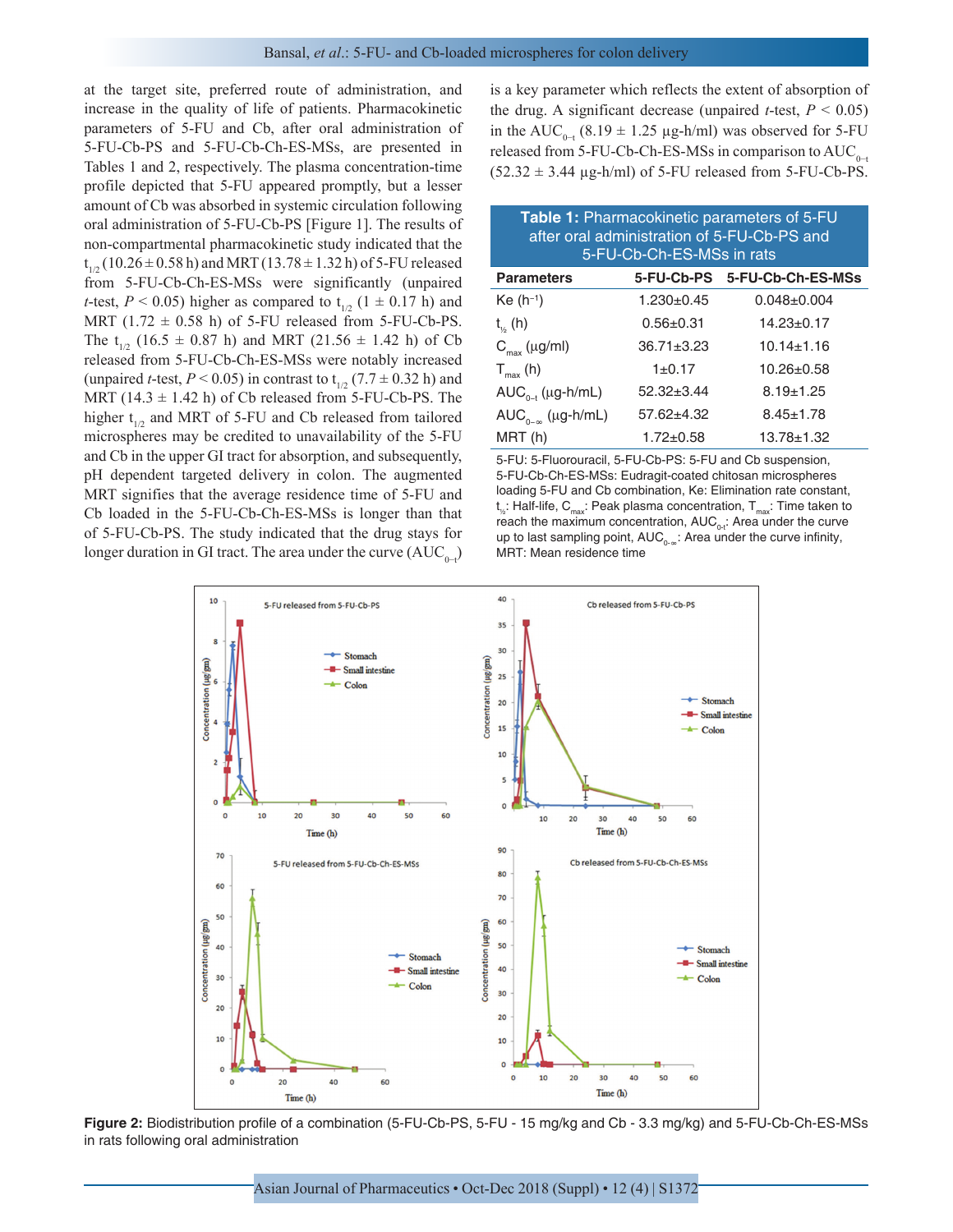| Table 2: Pharmacokinetic parameters of Cb<br>after oral administration of 5-FU-Cb-PS and<br>5-FU-Cb-Ch-ES-MSs in rats |                              |  |  |  |
|-----------------------------------------------------------------------------------------------------------------------|------------------------------|--|--|--|
|                                                                                                                       | 5-FU-Cb-PS 5-FU-Cb-Ch-ES-MSs |  |  |  |
| $0.09 + 0.08$                                                                                                         | $0.042 \pm 0.03$             |  |  |  |
| $7.7 \pm 0.32$                                                                                                        | $16.5 \pm 0.87$              |  |  |  |
| $22.48 + 5.32$                                                                                                        | $3.18 \pm 0.16$              |  |  |  |
|                                                                                                                       |                              |  |  |  |

| $T_{\text{max}}$ (h)                                      | $8 + 0.00$         | $12.39 + 0.62$   |  |  |
|-----------------------------------------------------------|--------------------|------------------|--|--|
| $AUC_{n-t}$ (µg-h/mL)                                     | $322.21 \pm 62.17$ | $53.23 \pm 3.76$ |  |  |
| $AUC_{n-m}$ (µg-h/mL)                                     | 367.42±84.43       | $55.18 \pm 2.12$ |  |  |
| MRT (h)                                                   | $14.3 \pm 1.42$    | $21.56 \pm 1.42$ |  |  |
| 5-FU: 5-Fluorouracil, 5-FU-Cb-PS: 5-FU and Cb suspension, |                    |                  |  |  |

5-FU-Cb-Ch-ES-MSs: Eudragit-coated chitosan microspheres loading 5-FU and Cb combination, Ke: Elimination rate constant,  $\mathsf{t}_\varkappa$ : Half-life,  $\mathsf{C}_{\mathsf{max}}$ : Peak plasma concentration,  $\mathsf{T}_{\mathsf{max}}$ : Time taken to reach the maximum concentration,  $\mathsf{AUC}_{0\cdot t}$ : Area under the curve up to last sampling point,  $AUC_{0-\infty}$ : Area under the curve infinity, MRT: Mean residence time

Similarly, notable reduction (unpaired *t*-test, *P* < 0.05) in the AUC<sub>0−t</sub> (53.23 ± 3.76 µg-h/ml) of Cb released from 5-FU-Cb-Ch-ES-MSs in contrast with AUC<sub>0-t</sub> (322.21 ± 62.17 µg-h/ml) of Cb released from 5-FU-Cb- PS. This drastic decrease in the AUC<sub>0−t</sub> may be attributed to the fact that both 5-FU and Cb avoided the well absorptive stomach and small intestine and reached up to less absorptive colon.

Biodistribution study of 5-FU-Cb-Ch-ES-MSs was explored after oral administration to Wistar rats. Post 2 h of administration of 5-FU-Cb-PS, 7.8 µg/g of 5-FU was observed in stomach as compared to reduced drug amount  $(3.5 \text{ }\mu\text{g/g})$ in small intestine, whereas a negligible amount of 5-FU was detected in the colon. More interestingly, at 8 h, only 20.3 µg/g of Cb reached to the colon in comparison to 25.9 µg/g of Cb in stomach at 2 h and 35.4 µg/mg Cb in small intestine at 4 h, respectively. Following administration of 5-FU-Cb-Ch-ES-MSs, a remarkable increase in the amount of 5-FU (56.3  $\mu$ g/g) and Cb (78.6 µg/g) in colon was observed; however, upper GI tract received only negligible amount of both the drugs [Figure 2]. This notable increased amount of 5-FU and Cb in the colon may be linked with pH-dependent solubility of ES and consequent protection to the Ch-MSs in gastric and intestinal *milieu*. In addition, the presence of ample number of microflora in the colonic environment is also responsible for biodegradation of chitosan core of the tailored MSs.

## **CONCLUSION**

In the present investigation, pH modulated 5-FU-Cb-Ch-ES-MSs were fabricated to deliver the combination of drugs in colon. Ch, a carbohydrate polymer, was used as the core material which degrades in the presence of polysacharidase enzyme, localized in the colon. Hence, Ch is widely used for tailoring the micro and nanoparticulate system for colon targeting. ES coating helped the tailored system to release the drug in the colonic milieu only. Pharmacokinetic parameters of 5-FU-Cb-Ch-ES-MSs in addition to biodistribution pattern were calculated in rats.

In conclusion, our colon targeted formulation is able to deliver a significant amount of 5-FU and Cb in the colon despite its less absorptive surface area with minimal release in stomach and small intestine, having substantial surface area for absorption. Further studies are warranted to test the therapeutic potential of 5-FU-Cb-Ch-ES-MSs in xenograft model of colon cancer under a stringent set of parameters.

## **REFERENCES**

- 1. Patel MM. Getting into the colon: Approaches to target colorectal cancer. Expert Opin Drug Deliv 2014;11:1343-50.
- 2. Wilkes G, Hartshorn K. Clinical update: Colon, rectal, and anal cancers. Semin Oncol Nurs 2012;28:e1-22.
- 3. Gulbake A, Jain A, Jain A, Jain A, Jain SK. Insight to drug delivery aspects for colorectal cancer. World J Gastroenterol 2016;22:582-99.
- 4. Lin C, Ng HL, Pan W, Chen H, Zhang G, Bian Z, *et al*. Exploring different strategies for efficient delivery of colorectal cancer therapy. Int J Mol Sci 2015;16:26936-52.
- 5. Brenner H, Kloor M, Pox CP. Colorectal cancer. Lancet 2014;383:1490-502.
- 6. Siegel RL, Miller KD, Jemal A. Cancer statistics, 2017. CA Cancer J Clin 2017;67:7-30.
- 7. Ashwanikumar N, Kumar NA, Nair SA, Kumar GV. Methacrylic-based nanogels for the pH-sensitive delivery of 5-fluorouracil in the colon. Int J Nanomedicine 2012;7:5769-79.
- 8. Sasaki K, Tsuno NH, Sunami E, Tsurita G, Kawai K, Okaji Y, *et al*. Chloroquine potentiates the anti-cancer effect of 5-fluorouracil on colon cancer cells. BMC Cancer 2010;10:370.
- 9. Udofot O, Affram K, Smith T, Tshabe B, Krishnan S, Sachdeva M, *et al*. Pharmacokinetic, biodistribution and therapeutic efficacy of 5-fluorouracil-loaded pH-sensitive PEGylated liposomal nanoparticles in HCT-116 tumor bearing mouse. J Nat Sci 2016;2:e171-8.
- 10. Zhang DQ, Guo Q, Zhu JH, Chen WC. Increase of cyclooxygenase-2 inhibition with celecoxib combined with 5-FU enhances tumor cell apoptosis and antitumor efficacy in a subcutaneous implantation tumor model of human colon cancer. World J Surg Oncol 2013;11:16.
- 11. Wacker A, Lersch C, Scherpinski U, Reindl L, Seyfarth M. High incidence of angina pectoris in patients treated with 5-fluorouracil. A planned surveillance study with 102 patients. Oncology 2003;65:108-12.
- 12. Dev RK, Bali V, Pathak K. Novel microbially triggered colon specific delivery system of 5-fluorouracil: Statistical optimization, *in vitro*, *in vivo*, cytotoxic and stability assessment. Int J Pharm 2011;411:142-51.